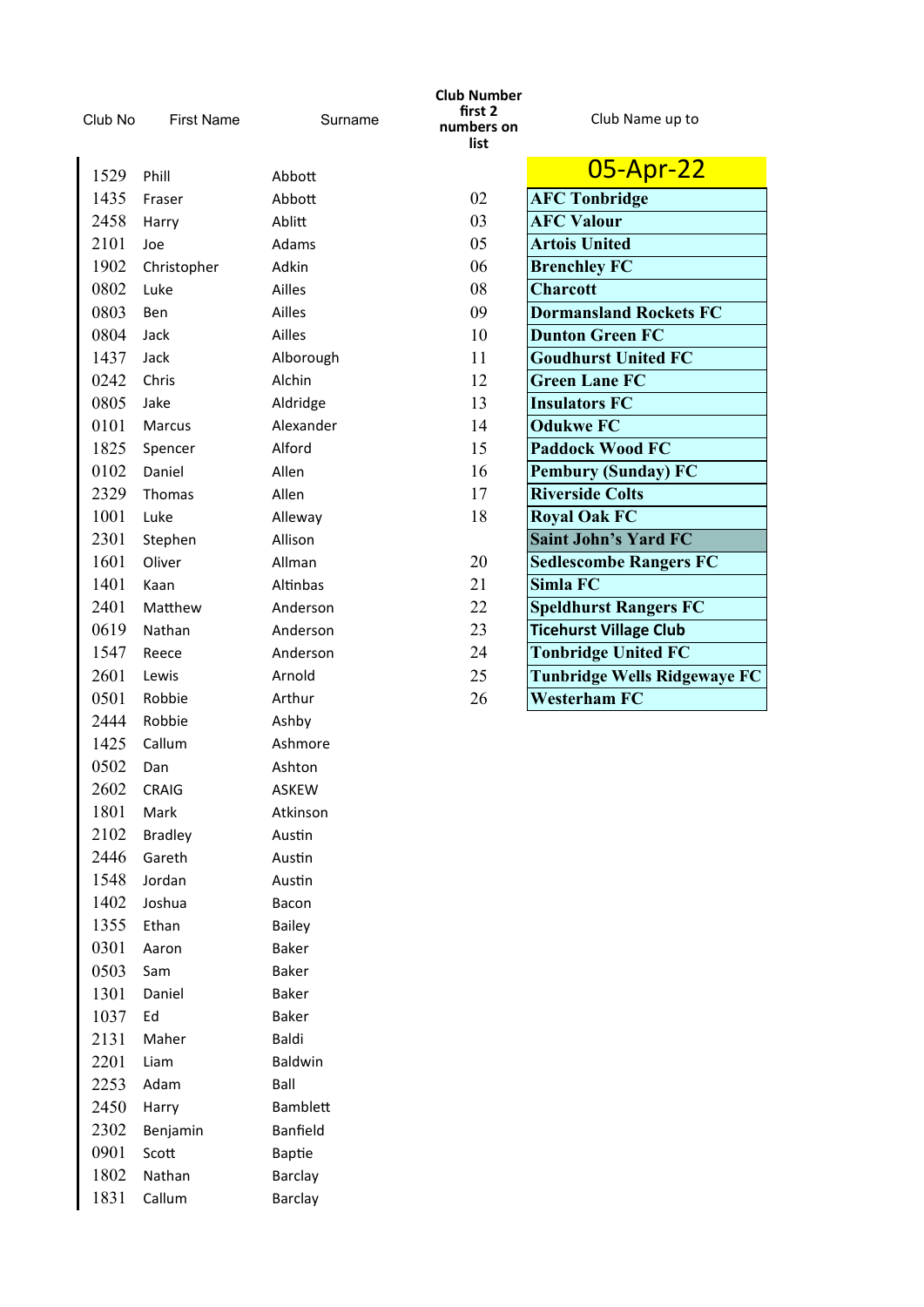| 0145  | Redding      | <b>Barnes</b>   |
|-------|--------------|-----------------|
| 2543  | Thomas       | <b>Barnes</b>   |
| 2603  | James        | Barr            |
| 2563  | <b>AARON</b> | <b>BARTLETT</b> |
| 0103  | James        | <b>Barton</b>   |
| 1126  | John         | Bartram         |
| 1002  | Alex         | Baseby          |
| 0627  | George       | Bateman         |
| 1403  | Ben          | <b>Bawtree</b>  |
| 2303  | Sam          | Beaney          |
| 0338  | Laurence     | Beard           |
| 2547  | Scott        | <b>Beasley</b>  |
| 1302  | Tommy        | <b>Beatie</b>   |
| 2599  | <b>Blake</b> | <b>Beaton</b>   |
| 0601  | <b>Terry</b> | Beattie         |
| 0336  | Mark         | <b>Bedford</b>  |
| 1303  | Reece        | <b>Beecroft</b> |
| 2604  | James        | Beeny           |
| 1822  | Ashley       | Bell            |
| 1003  | Tom          | <b>Bennett</b>  |
| 2202  | James        | <b>Bennett</b>  |
| 25100 | Alfie        | Bennett         |
| 2605  | william      | benningfield    |
| 1423  | Zach         | Benton          |
| 0602  | Rob          | Best            |
| 0302  | Oliver       | <b>Bettis</b>   |
| 1102  | Jonathan     | Bilsby          |
| 1004  | Barney       | Bingham         |
| 0303  | Joe          | <b>Birch</b>    |
| 0902  | Richard      | Bishop          |
| 0903  | Martyn       | Bishop          |
| 1602  | Rob          | Bissett         |
| 0924  | Jake         | Blackwell       |
| 2430  | Glen         | Bladon          |
| 1543  | Dominic      | Blain           |
| 2103  | David        | Blundell        |
| 1424  | Jamie        | Blundell        |
| 0104  | George       | Blunden         |
| 1436  | Josh         | <b>Boakes</b>   |
| 1501  | sean         | bodle           |
| 1346  | Ben          | Boodle          |
| 1502  | Jason        | Bourne          |
| 2203  | Harry        | Bourne          |
| 1546  | George       | Bourne          |
| 2001  | Zak          | Boutwood        |
| 0105  | Jack         | Bowen           |
| 0106  | Conor        | Bowesman        |
| 1404  | Matthew      | Bowler          |
| 2572  | Luca         | <b>Bradley</b>  |
| 2501  | Joe          | <b>Braham</b>   |
|       |              |                 |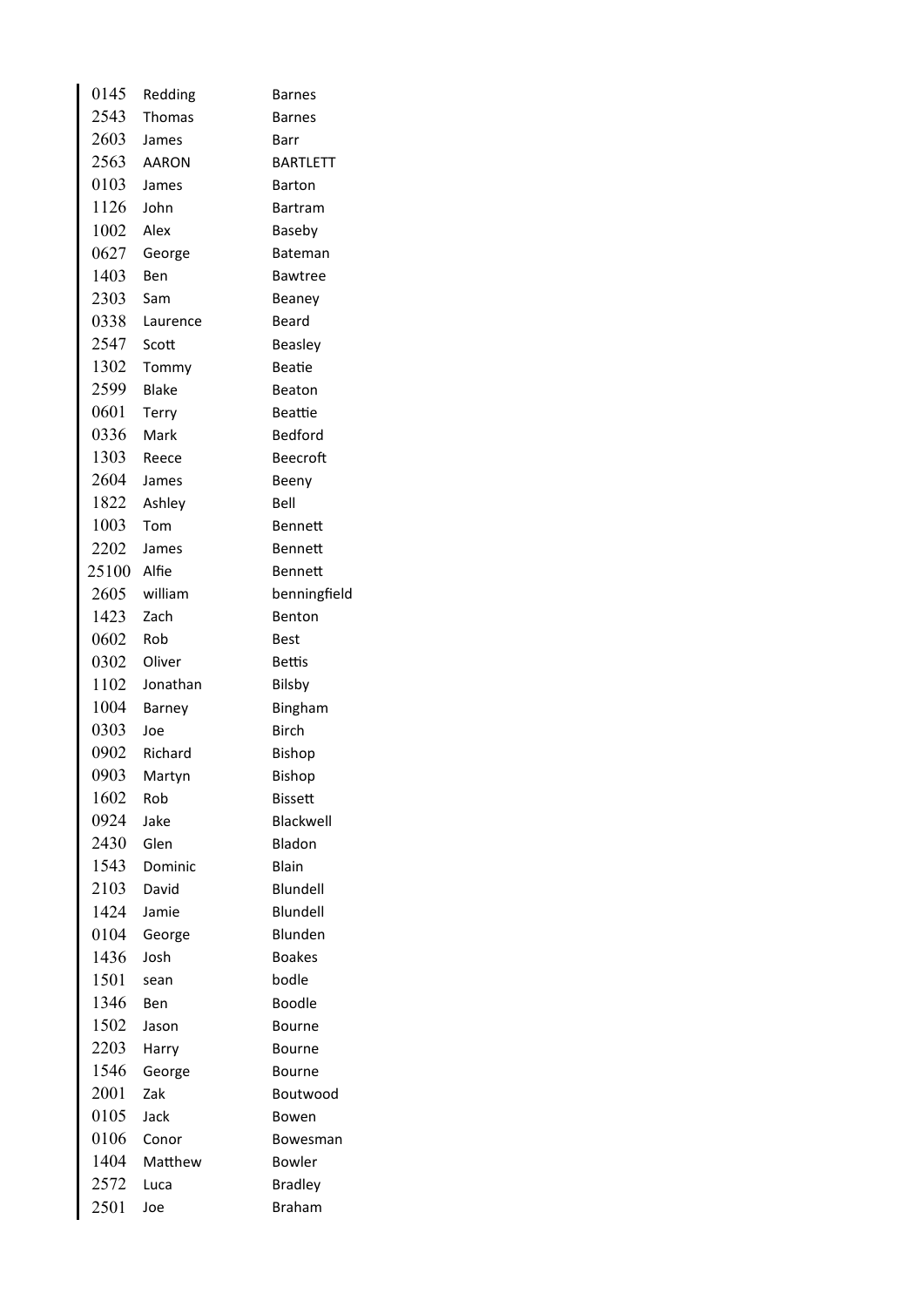| 2728 | Harvey       | <b>Brand</b>      |
|------|--------------|-------------------|
| 0504 | Callum       | <b>Brasier</b>    |
| 2359 | Josh         | Brewer            |
| 0603 | Richard      | <b>Bridger</b>    |
| 1304 | Tom          | <b>Bridger</b>    |
| 0505 | Gary         | <b>Bridges</b>    |
| 0506 | Alex         | <b>Bridges</b>    |
| 1305 | Max          | <b>Bridges</b>    |
| 2502 | Elliot       | Bridgewater       |
| 1103 | Robert       | <b>Briley</b>     |
| 2539 | Daniel       | <b>Brisefer</b>   |
| 1903 | Alex         | <b>Bristow</b>    |
| 2035 | Daniel       | <b>Broadhurst</b> |
| 2647 | Charlie      | <b>Brogan</b>     |
| 2638 | Harrison     | <b>Brooker</b>    |
| 1356 | David        | <b>Brooks</b>     |
| 2626 | <b>Steve</b> | Brown             |
| 2435 | Liam         | <b>Brown</b>      |
| 0507 | Roman        | <b>Browne</b>     |
| 1005 | Rhys         | <b>Brownlie</b>   |
| 2002 | Luke         | <b>Brundle</b>    |
| 2644 | JAKE         | <b>BRUNTON</b>    |
| 2331 | Shane        | <b>Bumstead</b>   |
| 1503 | ANDREW       | <b>BUNGAY</b>     |
| 1040 | William      | <b>Burden</b>     |
| 0904 | Dave         | <b>Burgess</b>    |
| 2573 | Rockie       | <b>Burke</b>      |
| 0945 | Daniel       | <b>Burnett</b>    |
| 0337 | Olly         | <b>Burton</b>     |
| 2104 | Stephen      | Burtonshaw        |
| 1344 | Rob          | <b>Butler</b>     |
| 1429 | Cyrus        | Byrd              |
| 1701 | Marcus       | Cabrera           |
| 1306 | Chris        | Callus            |
| 2305 | Calvin       | Camilleri         |
| 0159 | Calvin       | Camilleri         |
| 2606 | Luke         | Cannings          |
| 0508 | Max          | Carbune           |
| 2105 | Alex         | Carey             |
| 1702 | Tom          | Carolan           |
| 1535 | Kevin        | Carpenter         |
| 1504 | Jack         | Castle            |
| 1342 | Dan          | Castle            |
| 1803 | Samuel       | Catt              |
| 2031 | Ross         | Chambers          |
| 1034 | Josh         | Chandler          |
| 0201 | jake         | chandler          |
| 1627 | Mark         | Chapel            |
| 1006 | David        | Chapman           |
| 1505 | Lee          | Chapman           |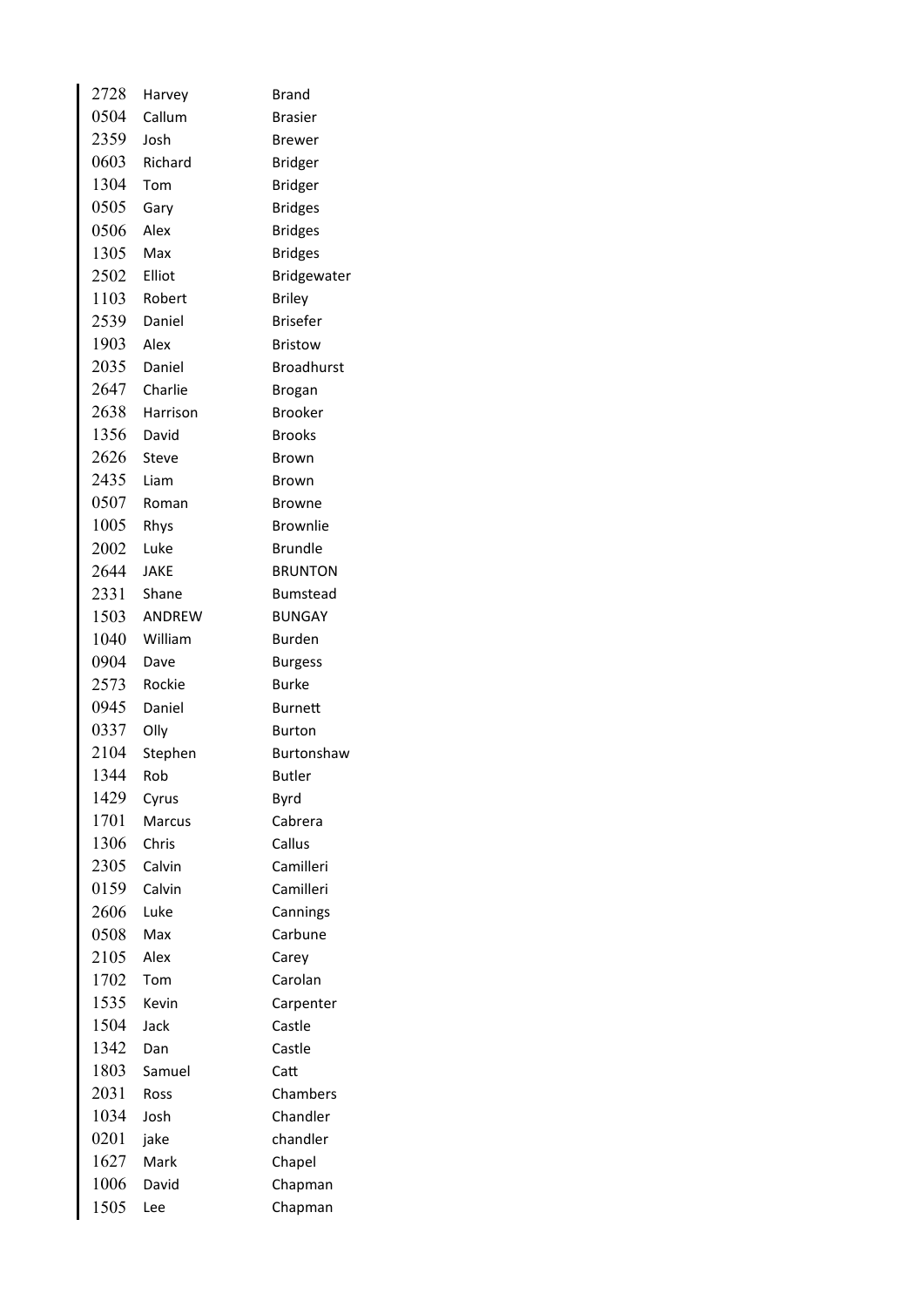| 2403 | Elliott        | Checkley      |
|------|----------------|---------------|
| 0509 | Dave           | Cherry        |
| 2607 | Ben            | Chick         |
| 0806 | Max            | Chivers       |
| 2406 | Carl           | Chivers       |
| 2449 | Will           | Clark         |
| 2608 | <b>ROSS</b>    | <b>CLARKE</b> |
| 1352 | Adam           | Clements      |
| 1007 | Ben            | Clive         |
| 1045 | <b>Bradley</b> | Clive         |
| 2609 | Teddie         | Cock          |
| 0544 | Harry          | Cohen         |
| 2610 | michael        | coldicott     |
| 0807 | Dominic        | Cole          |
| 1405 | Sam            | Cole          |
| 0808 | James          | Coleman       |
| 0809 | Tom            | Coleman       |
| 2106 | Matt           | Coleman       |
| 1523 | <b>Bradley</b> | Collins       |
| 1047 | Alun           | Colnet        |
| 1406 | Matthew        | Colyer        |
| 1522 | Jacob          | Conboy        |
| 0944 | Ben            | Connolly      |
| 0304 | John           | Connors       |
| 2503 | Nathan         | Cook          |
| 2504 | Ashley         | Cook          |
| 0107 | Cameron        | Cooke         |
| 2107 | Clayton        | Cooper        |
| 0225 | michael        | cooper        |
| 0510 | Regan          | Corke         |
| 2558 | James          | Corner        |
| 2328 | Mehmet         | Coskun        |
| 0202 | Samuel         | Coster        |
| 0203 | Zac            | Coster        |
| 1703 | Ryan           | Cottee        |
| 0108 | Alf            | Coward        |
| 0305 | Liam           | Cox           |
| 1704 | Ben            | Cox           |
| 1038 | Harry          | Cozens        |
| 2003 | Evan           | Crang         |
| 2204 | Oliver         | Crees         |
| 2108 | Matthew        | Crompton      |
| 1008 | Dylan          | Cross         |
| 1104 | Jamie          | Crouch        |
| 1407 | David          | Crouch        |
| 0511 | Kane           | Crowhurst     |
| 0555 | Finley         | Crowhurst     |
| 2109 | Joe            | Cullip        |
| 1705 | James          | Curry         |
| 1804 | John           | Curtin        |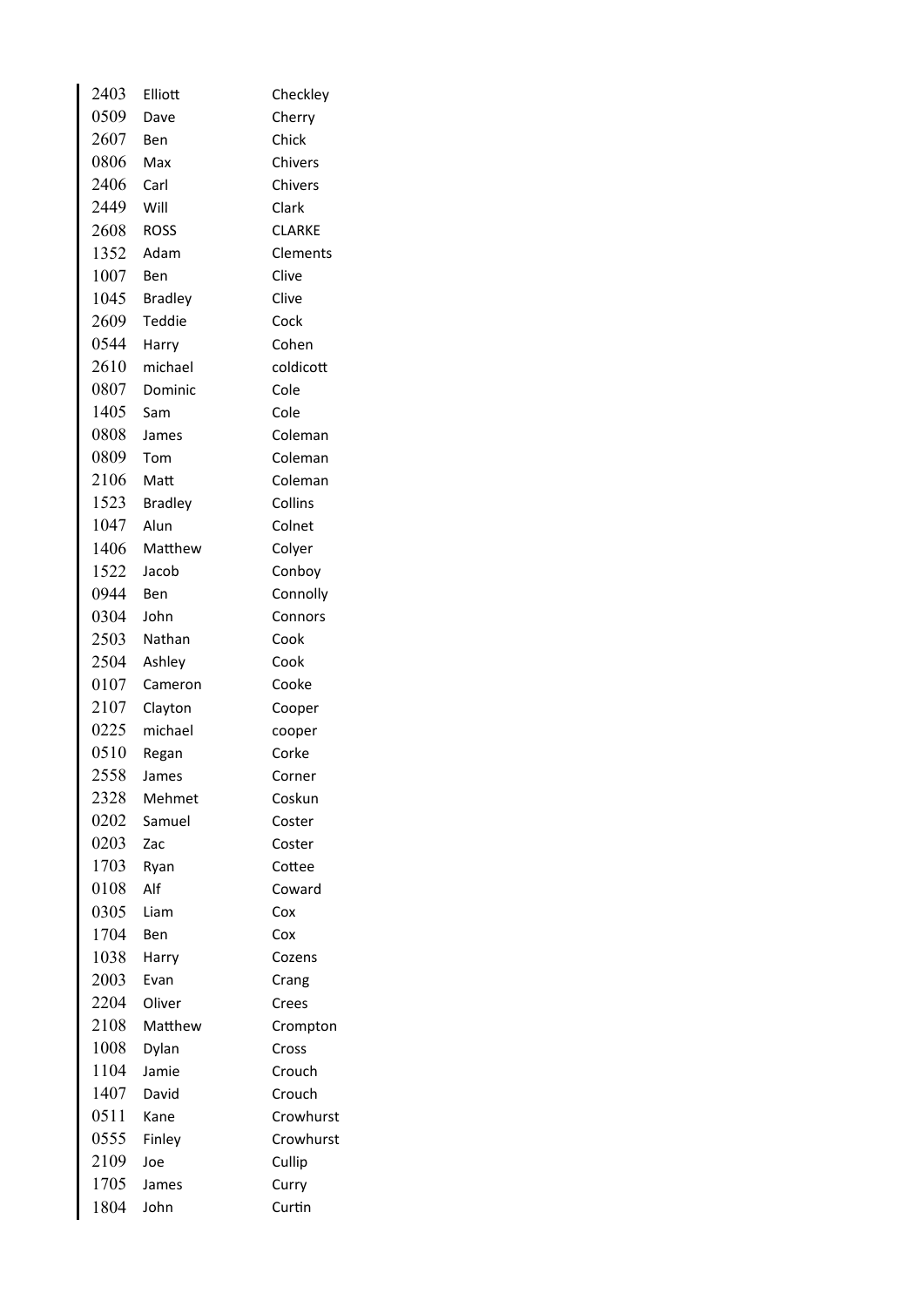| 2110         | Michal                   | Czanner              |
|--------------|--------------------------|----------------------|
| 2407         | Reece                    | Dangerfield          |
| 2004 Rhys    |                          | Daniels              |
| 1506         | Charlie                  | Davies               |
| 2611         | Ryan                     | davies               |
| 2630         | Jack                     | <b>Davies</b>        |
|              | 1631 Adam                | Davies-Knight        |
| 2445         | Jack                     | Delay                |
| 1408         | John                     | <b>DEMIRGIL</b>      |
| 1409         | Thomas                   | Demirgil             |
| $2506$ Harry |                          | Demmon               |
| 2574         | <b>ALFIE</b>             | <b>DENNIS</b>        |
| 2612         | Alfie                    | Dent                 |
| 1105         | Dave                     | Denton               |
| 2560         | Mahumut michael Dirilmis |                      |
| 1307         | Lewis                    | Disbury              |
| 1706         | Thomas                   | Dixon                |
| 0306         | Craig                    | Dobereiner           |
| 0512         | <b>GEORGE</b>            | DODD                 |
| 1308         | Greg                     | Dodson               |
| 2636         | <b>HARRY JAMES</b>       | <b>DONCHECK</b>      |
| 1411         | jack                     | donoghue             |
| 2566         | Callum                   | Donoghue             |
| 2451         | Jason                    | Donoghue             |
|              | 0513 Stefan              | Draper               |
|              | 2111 BRADLEY             | <b>DRAPER</b>        |
| 2409         | Matthew                  | Duffield             |
| 2410         | Logan                    | Dunbar               |
| 2428         | Cameron                  | Dunbar               |
| 1731         | John                     | Dunkley              |
| 1309         | James                    | Dunn                 |
| 2411         | Michael                  | Dunn                 |
| 0833         | Sean                     | Dunne                |
| 2567         | Alfie                    | Durey                |
| 0153         | Ed                       | East                 |
| 0109         | Fraser                   | Easterbrook-Simmonds |
| 0514         | Dan                      | Edmondson            |
| 0110         | Sam                      | Edmunds              |
| 0152         | Connor                   | Edmunds              |
| 0307         | Steve                    | Ednie                |
| 1310         | Gareth                   | Edwards              |
| 2205         | Jamie                    | <b>EDWARDS</b>       |
| 0157         | Oliver                   | Edwards              |
| 2570         | William                  | Egan                 |
| 2324         | Kieran                   | Eland                |
| 0810         | Charlie                  | Elgar                |
| 2306         | Ashley                   | Ellen                |
| 0205         | Lee                      | Elliott              |
| 2005         | Tom                      | <b>Ellis</b>         |
| 0905         | <b>Nick</b>              | Elwood               |
|              |                          |                      |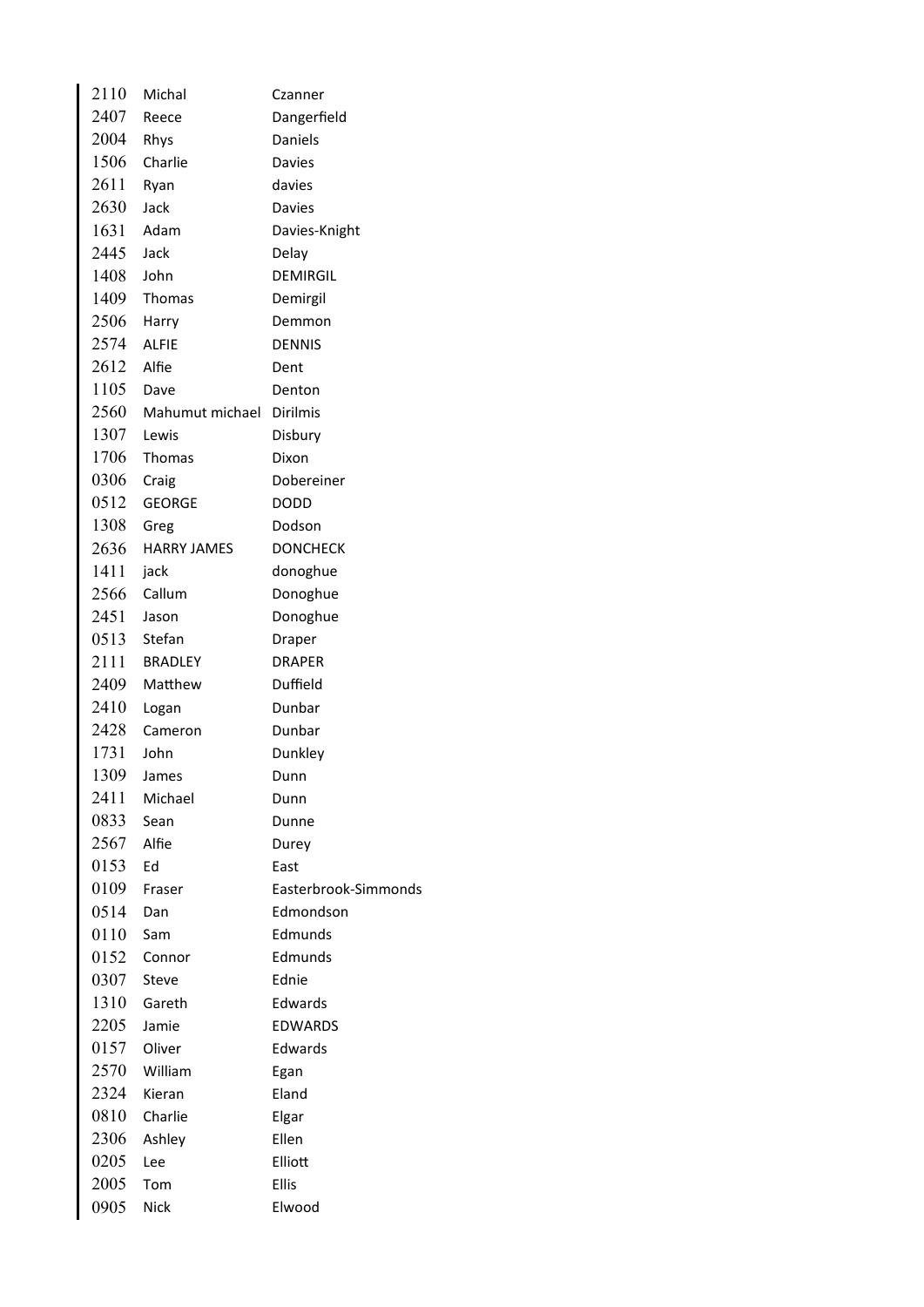| 0927 | Jonathan  | Elwood          |
|------|-----------|-----------------|
| 2507 | Carl      | Emberson        |
| 1539 | Alex      | Emery           |
| 2530 | harry     | emler           |
| 0333 | Kourosh   | Eslami          |
| 2307 | Ben       | Evans           |
| 1009 | SAM       | <b>EVENDEN</b>  |
| 0308 | Dale      | <b>Fairless</b> |
| 1439 | Robbie    | Farnham-Rose    |
| 1432 | Charlton  | farrell         |
| 2613 | J'marni   | Fasoyiro        |
| 1707 | Imran     | Fazil           |
| 0111 | Jacob     | Feasey          |
| 2206 | Sebastian | Fenton          |
| 2207 | Michael   | Fenton          |
| 0515 | Joshua    | Fermor          |
| 0930 | Miguel    | Figueira-Dunne  |
| 2441 | Max       | <b>Filtness</b> |
| 2439 | Matthew   | Finch           |
| 2322 | Leon      | Fisher          |
| 0604 | Rhys      | Fogel           |
| 0605 | Dan       | Fogg            |
| 0622 | Steven    | Fogg            |
| 0628 | Freddie   | Foreman         |
| 1603 | Toby      | Forward         |
| 2627 | Paul      | Foskett         |
| 1010 | Russell   | Foster          |
| 1106 | James     | Found           |
| 1044 | Joshua    | Fraga Xavier    |
| 0811 | Jamie     | Frampton        |
| 2508 | Toby      | <b>Francis</b>  |
| 2308 | Liam      | <b>Francis</b>  |
| 0162 | Liam      | Francis         |
| 0543 | Jamie     | Francomb        |
| 1311 | Jake      | Freeman         |
| 2112 | Ben       | Freeman         |
| 1349 | JOSHUA    | <b>FREEMAN</b>  |
| 0812 | Luke      | French          |
| 1507 | Adam      | French          |
| 0516 | Lamin     | Fuller          |
| 1805 | Frankie   | Fuller          |
| 2113 | Joe       | Fuller          |
| 0517 | Jack      | Funnell         |
| 0906 | callum    | funnell         |
| 2431 | Matthew   | Funnell         |
| 2457 | James     | Funnell         |
| 1708 | Vincent   | Gage            |
| 2531 | Josh      | Gale            |
| 2631 | Scott     | Galstin         |
| 0518 | Taylor    | Galvin          |
|      |           |                 |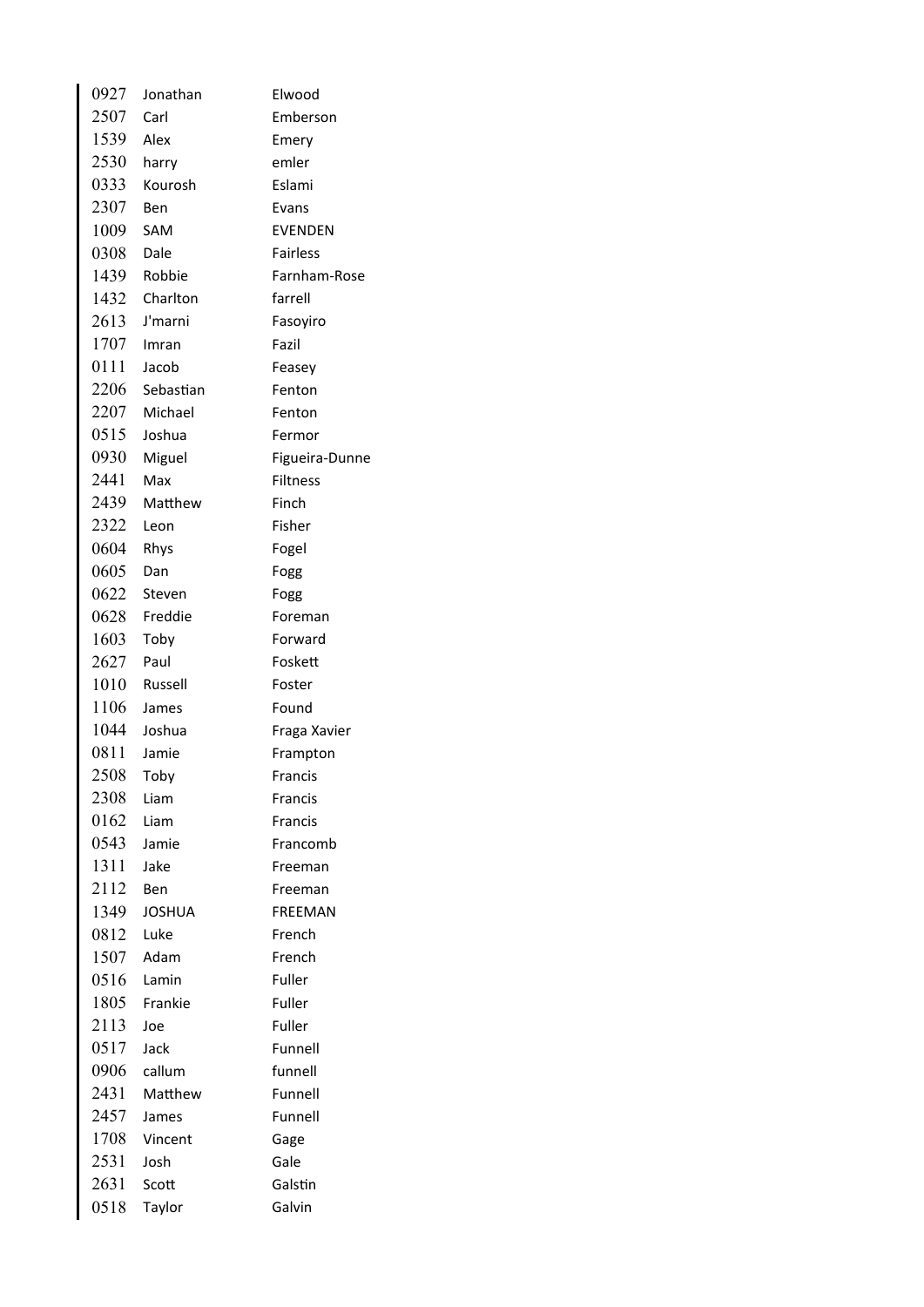| 0545 | Josh        | Galvin      |
|------|-------------|-------------|
| 0630 | Aidan       | Galyer      |
| 1412 | Pete        | Gamage      |
| 2208 | Greg        | Gamm        |
| 1312 | Toby        | Gandell     |
| 2006 | Ben         | Gardner     |
| 2545 | Harry       | Garside     |
| 2634 | Harvey      | Gasson      |
| 1011 | Alex        | Gates       |
| 1107 | Reggie      | Gelderbloem |
| 0946 | David       | Gellatly    |
| 2509 | Callum      | Genery      |
| 2575 | Charlie     | Gilbert     |
| 2576 | Robert      | Gilbert     |
| 2417 | Marc        | Giles       |
| 0541 | James       | Gillan      |
|      | 1413 Nathan | Gilpin      |
| 1806 | Samuel      | Girt        |
| 1012 | Daniel      | Glyde       |
| 1537 | Joe         | Goad        |
| 2412 | Luke        | Godley      |
| 0206 | Liam        | Golden      |
| 0621 | Adam        | Good        |
| 2614 | Oliver      | Goodchild   |
| 2635 | Raymond     | Goodchild   |
| 0149 | Jack        | Gordon      |
| 1313 | Glen        | Gostlow     |
| 2114 | Stewart     | Gostlow     |
| 2333 | David       | Gourd       |
| 1807 | Luke        | Graham      |
| 2413 | Harry       | Granger     |
| 1108 | Toby        | Gray        |
| 1629 | Robert      | Gray        |
| 2510 | Jerard      | Grayston    |
| 2325 | Nathan      | Green       |
| 1348 | Dan         | Green       |
| 2338 | Daniel      | Green       |
| 2577 | Thomas Max  | Green       |
| 2334 | Tom         | Green       |
| 1604 | Jack        | Greener     |
| 0309 | Christopher | Gregory     |
| 1508 | Kevin       | Griggs      |
| 0112 | Alex        | Gunn        |
| 2209 | Justin      | Guthridge   |
| 2615 | Barry       | Habgood     |
| 0113 | Neil        | Hackworth   |
| 0114 | Ryan        | Hackworth   |
| 0310 | Shane       | Hadaway     |
| 2561 | Ben         | Hafford     |
| 0813 | Alfie       | Hall        |
|      |             |             |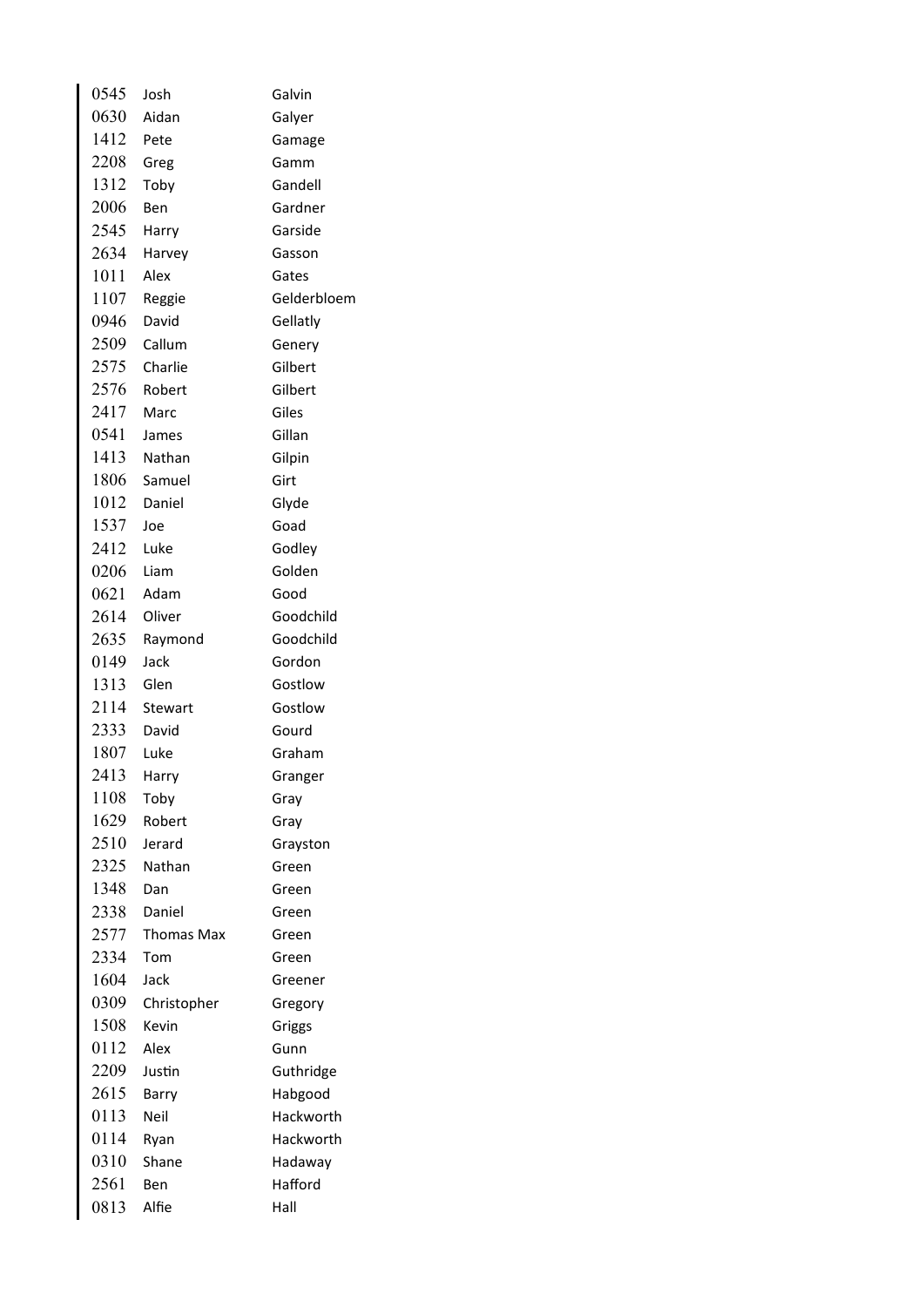| 2643 | Tom           | Hallett        |
|------|---------------|----------------|
| 2616 | Franky        | Hamilton-Black |
| 1509 | Simon         | Hammond        |
| 0332 | Tom           | Hanafin        |
| 0115 | Edward        | Handford       |
| 0116 | Jamie         | Hanmore        |
| 0311 | Chris         | Harbour        |
| 2540 | <b>Marcus</b> | Harding        |
| 0519 | Adam          | Hardy          |
| 0117 | Charlie       | Hare           |
| 2036 | Ryan          | Harffey        |
| 2007 | Jessada       | Hargreaves     |
| 0118 | Max           | Harper         |
| 1605 | Stephen       | Harper         |
| 1709 | Frederick     | Harrington     |
| 0119 | Andy          | Harris         |
| 1630 | Adam          | Harris         |
| 1542 | Joshua        | Harris         |
| 1828 | Joshua        | <b>Harris</b>  |
| 0120 | Oscar         | Harrison       |
| 2323 | Jeffrey       | Harrison       |
| 0554 | Lee           | Harrison       |
| 2511 | David         | Hartfield      |
| 2578 | Finn          | Hartley        |
| 0606 | Joe           | Harvey         |
| 2309 | Dave          | Harvey         |
| 2532 | Gavin         | Hawes          |
| 1414 | Elliot        | Hawkes         |
| 0208 | Reece         | haynes         |
| 2512 | Sam           | Hayward        |
| 2310 | Louis         | Hazell         |
| 2210 | Laurence      | Hearnden       |
| 2227 | Joseph        | Hearnden       |
| 0907 | Neil          | Heather        |
| 0908 | David         | Heaton         |
| 1314 | Joshua        | Heinricci      |
| 0121 | Jordan        | Heir           |
| 0122 | James         | Heir           |
| 1433 | Connor        | Heyes          |
| 2311 | Callum        | Hickey         |
| 2580 | Matthew       | <b>Hicks</b>   |
| 2513 | Joshua        | Higgins        |
| 0909 | Ryan          | Hill           |
| 1829 | Matthew       | Hill           |
| 1343 | Jono          | Hilliard       |
| 0553 | Ryan          | Hine           |
| 2008 | Fabio         | Histed         |
| 0312 | Callum        | Hoare          |
| 1358 | George        | Hodgson        |
| 0520 | Ben           | Holder         |
|      |               |                |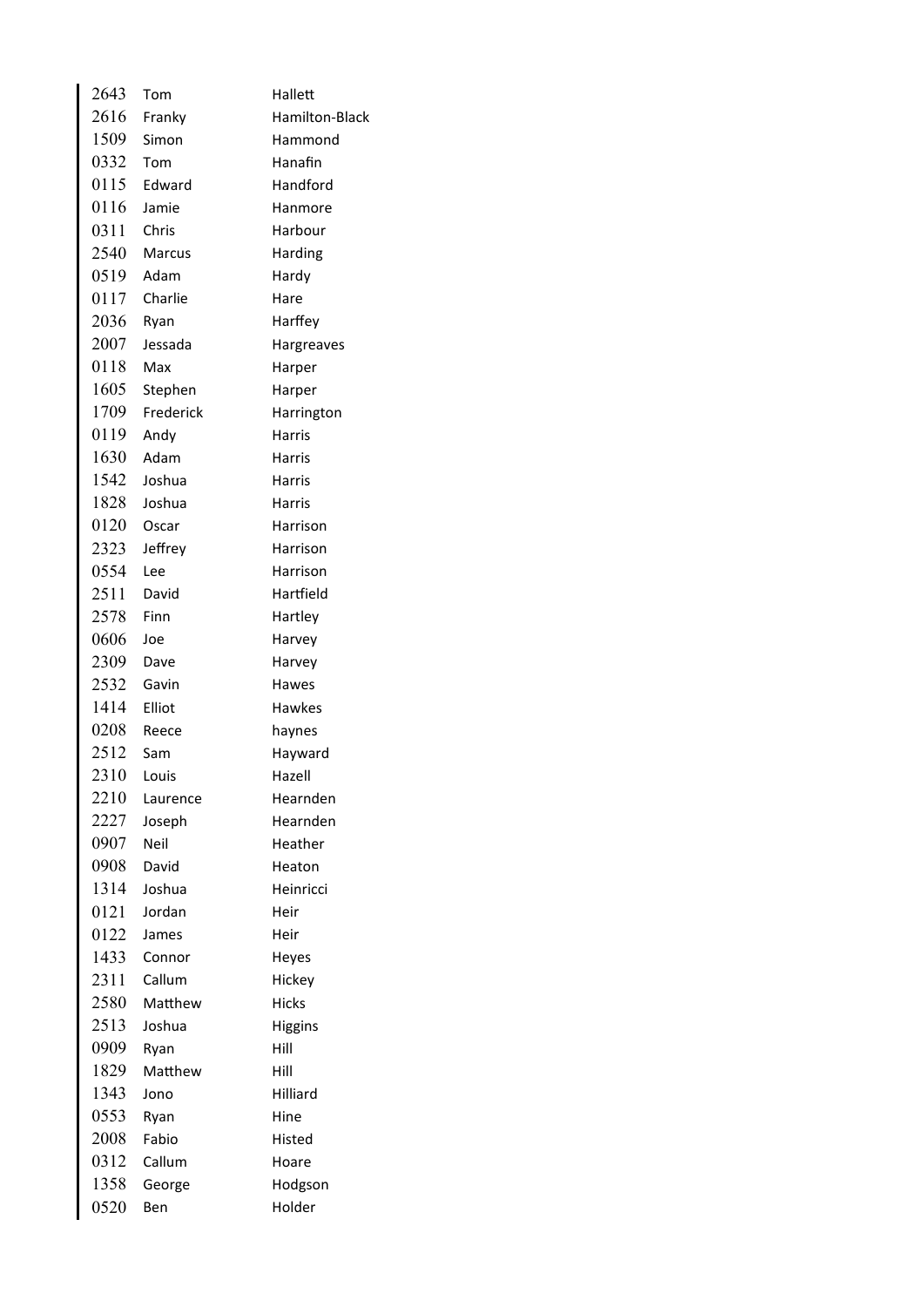| 0521 | <b>JAMIE</b> | <b>HOLDER</b>   |
|------|--------------|-----------------|
| 0814 | Harry        | Holder          |
| 0522 | David        | Holdstock       |
| 2579 | Michael      | Hollamby        |
| 1028 | Joshua       | Holland         |
| 0910 | Ashley       | Hollom          |
| 2312 | Tristan      | Holman          |
| 0151 | George       | Holman          |
| 0123 | Jack         | Holmes          |
| 0124 | Luke         | Holmes          |
| 0313 | aaron        | Holmes          |
| 1510 | Andrew       | Honess          |
| 0144 | Alex         | Hook            |
| 1109 | Daniel       | Hopkin          |
| 2211 | Harry        | Hopwood         |
| 0125 | James        | Horner          |
| 1525 | Reece        | Horseman        |
| 1628 | Alex         | Horton          |
| 1128 | Liam         | Horton          |
| 1013 | Reece        | Hounslow        |
| 2437 | Olly         | Howard          |
| 2212 | Joe          | Howse           |
| 1110 | james        | hsuan           |
| 2115 | Harry        | Hudson          |
| 2213 | James        | Hughes          |
| 2514 | Jonathan     | Hughes          |
| 2533 | Rob          | Humpage         |
| 1210 | Jack         | Humphrey        |
| 1526 | James        | Humphrey        |
| 2332 | Dan          | Hunter          |
| 0148 | Chris        | <b>Hutchins</b> |
| 1540 | ollie        | hyland          |
| 1909 | David        | <b>Hymers</b>   |
| 0561 | Duncan       | Ibbotson        |
| 1415 | Wesley       | Ibeawuchi       |
| 0556 | Keith        | Ingles          |
| 1014 | Frankie      | Ingram          |
| 2009 | Archie       | Irving          |
| 1315 | Martin       | Ives            |
| 2628 | Samuel       | Jacobs          |
| 0314 | Matthew      | Jagelman        |
| 1316 | Ashley       | James           |
| 1024 | Jason        | James-Bettell   |
| 2414 | Hayden       | Jarvis          |
| 2442 | Warren       | Jarvis          |
| 2447 | Andrew       | Jarvis          |
| 1606 | Fred         | Johns           |
| 1607 | Charlie      | Johns           |
| 1029 | Matt         | Johnson         |
| 1438 | Harry        | Johnson         |

 $\overline{\mathsf{I}}$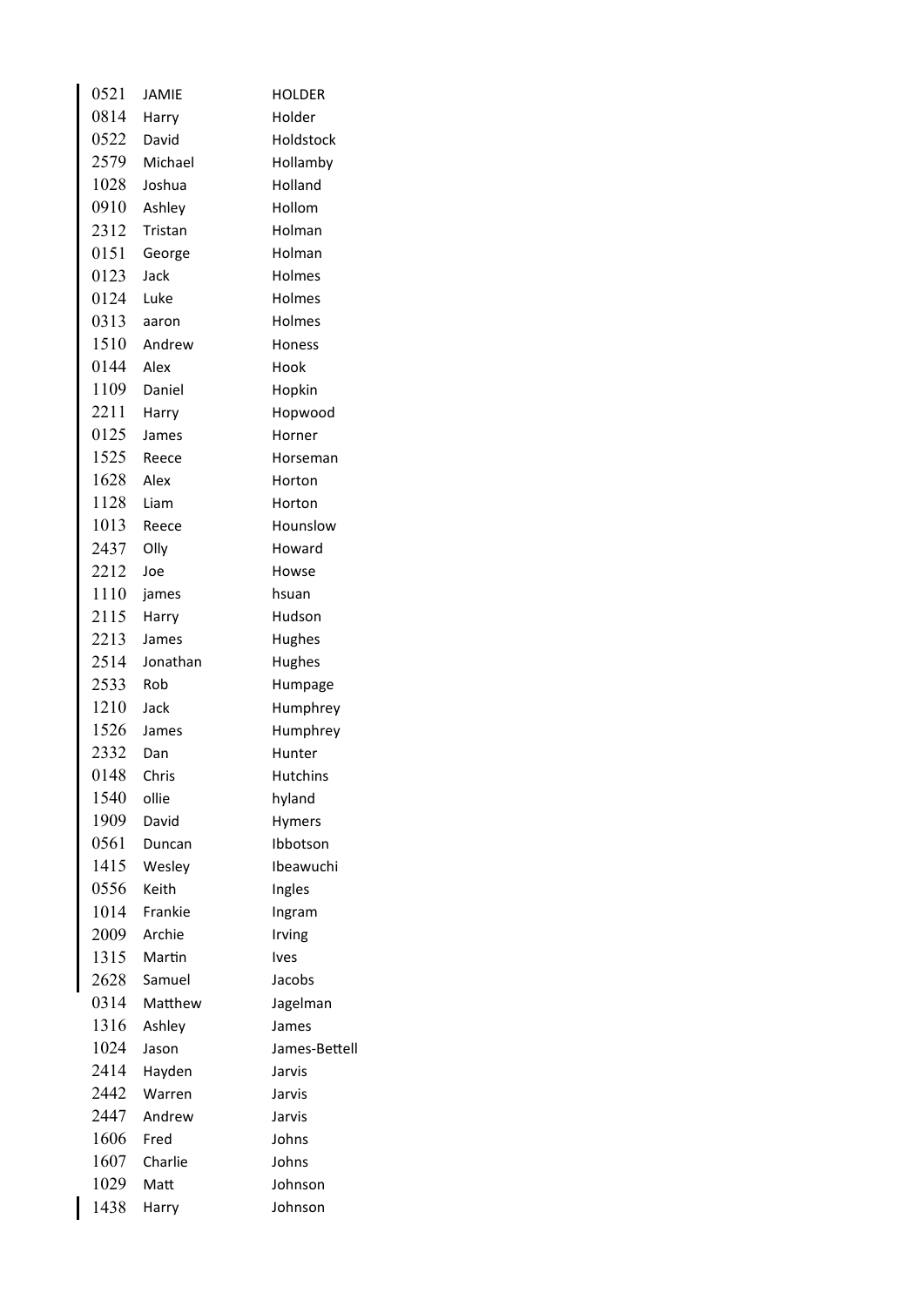| 0557      | <b>Steve</b>   | Johnson              |
|-----------|----------------|----------------------|
| 0126 Nick |                | Jones                |
| 0911      | Ali            | Jones                |
| 1511      | Ben            | Jones                |
| 0923      | Rob            | Jones                |
| 0626      | Oliver         | jones                |
| 2238      | <b>MIKE</b>    | <b>JONES</b>         |
| 0815      | John           | Jones-Odeh           |
| 0246      | Joshua         | Jordan               |
| 0523      | Kane           | Joseph               |
|           | 1809 charlie   | joy                  |
|           | 1625 William   | Jupp                 |
| 2569      | Phillip        | Kane                 |
| 1626      | Charlie        | Kavanagh             |
| 1808      | Liam           | Keeble               |
| 0816      | Jamie          | Kelly                |
| 2214      | Dan            | Kelly                |
| 1317      | Alex           | Kerslake             |
| 0941      | Serhan         | Khalid               |
| 2313      | Jez            | King                 |
| 2617      | Harrison       | Kinsey               |
| 2640      | Wayne          | Kinsey               |
| 2641      | Karl           | Kinsey               |
| 2645      | <b>Brodie</b>  | Kittlety             |
| 2335      | Louis          | <b>Kneller Jones</b> |
| 1608      | Joshua         | Knight               |
| 1544      | James          | Knight               |
| 1318      | Joe            | Knott                |
|           | 2515 Daniel    | Kommu                |
|           | 2254 Fabian    | Kommu                |
| 2314 Lem  |                | Kudjoe               |
| 0146      | Joseph         | Lambden              |
| 1214      | Jacob          | Lambert              |
| 2534      | Dominic        | Lambert              |
| 2010      | Teid           | Lambrou-Graham       |
| 0542      | Alex           | Lane                 |
| 2011      | Hugh           | Lane                 |
| 1725      | Ben            | Langston             |
| 2012      | Henry          | Lankston             |
| 1416      | Peter          | Lanstone             |
| 1624      | <b>Bradley</b> | Large                |
| 2581      | Charlie        | Larter               |
| 1810      | Matt           | Last                 |
| 1609      | Jack           | Latham               |
| 0524      | Ethan          | Laughton-Zimmerman   |
| 0817      | Christian      | Lawal                |
| 0127      | Jordan         | Lawlor               |
| 0315      | NATHANIEL      | LAWRENCE             |
| 0525      | Zenith         | Lawrence             |
| 2593      | Robert         | Lawrence             |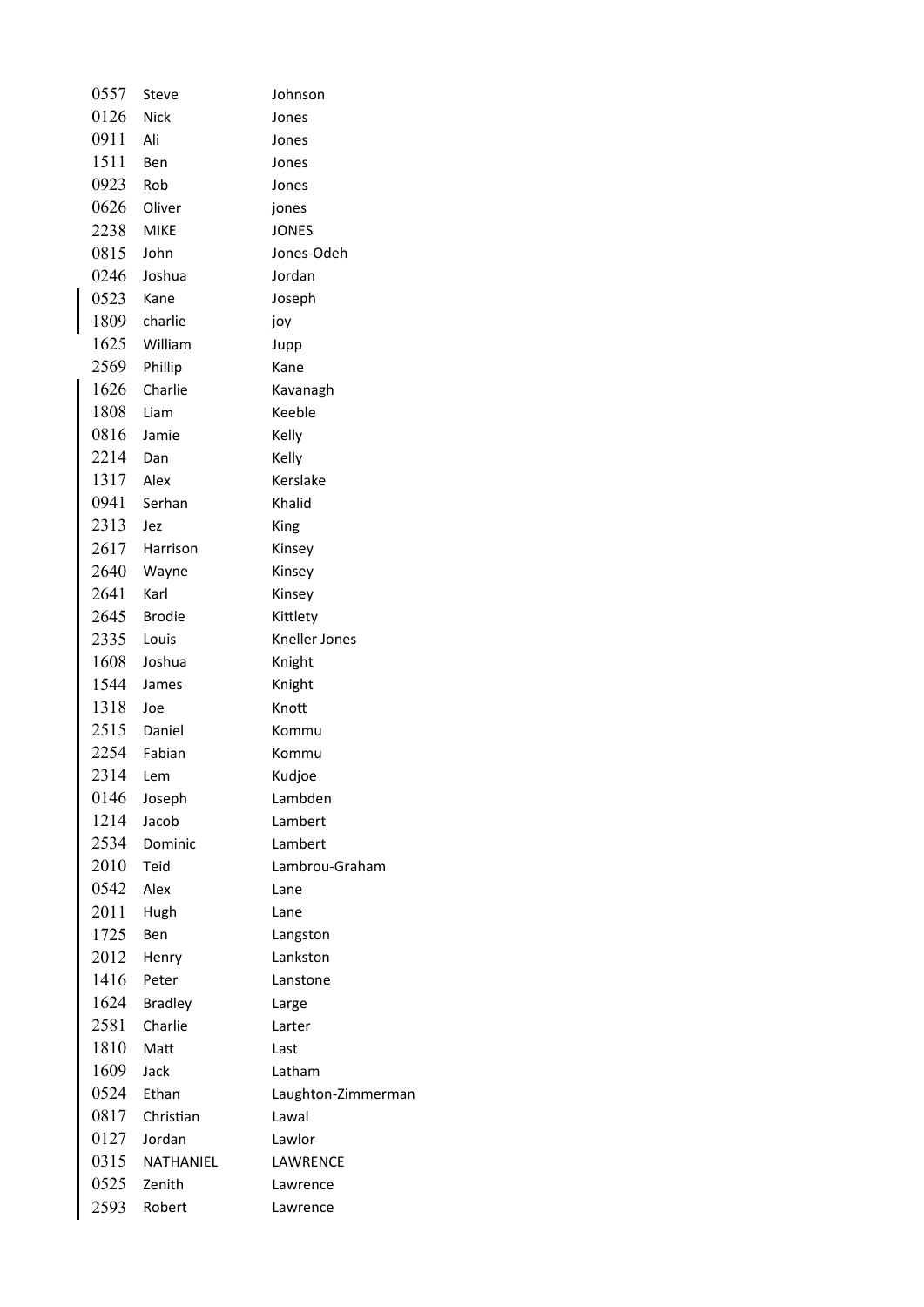| 2116 | Dan             | Lawrence        |
|------|-----------------|-----------------|
| 2037 | William         | Lawson          |
| 1811 | Daniel          | Lazell          |
| 2226 | Liam            | Legge-beale     |
| 2117 | Luke            | Leppard         |
| 1345 | Lance           | Leslie          |
| 2562 | <b>SAM</b>      | <b>LETHERBY</b> |
| 0933 | Stephen         | Lillis          |
| 2330 | Joshua          | Lincoln         |
| 1353 | Mark            | Lindsey         |
| 2582 | Ronny           | Little          |
| 2618 | Gideon          | Lloyd           |
| 2013 | Harry           | Loates          |
| 2583 | Harry           | London          |
| 2415 | Sean            | Longman         |
| 2129 | <b>JONATHAN</b> | <b>LORD</b>     |
| 0129 | oscar           | lorimer         |
| 1111 | Sasha           | Love            |
| 0245 | Henry           | Lovering        |
| 2014 | Harry           | Lovick          |
| 0607 | Tom             | Lowe            |
| 2416 | Harry           | Lund            |
| 1031 | Jordon          | Lynch           |
| 1015 | <b>Marcus</b>   | Lyne            |
| 2038 | Joe             | Lyne            |
| 1512 | <b>JAMES</b>    | MACGREGOR       |
| 0130 | Billy           | Mackellow       |
| 2432 | Arnel           | Maga            |
| 2516 | Javier          | Magaz-Gutierrez |
|      | 0155 Antonio    | Malluzzo-Fisher |
| 2448 | Elliott         | Malthouse       |
| 1319 | Ben             | Manser          |
| 0316 | Ben             | Mansford        |
| 1112 | William         | Mantle          |
| 1357 | Micky           | Mantle          |
| 0818 | Jake            | Mardell         |
| 1320 | Daniel          | Marks           |
| 2517 | Tyler           | Markwell        |
| 2518 | Nicholas        | Markwell        |
| 1610 | Yacine          | Marouani        |
| 2315 | Jason           | Marsh           |
| 2316 | Oliver          | Marsh           |
| 0819 | Oli             | Marshall        |
| 0820 | Owen            | Marshall        |
| 2596 | Callum          | Marshall        |
| 2519 | Patrick         | Marston         |
| 1113 | Jack            | Martin          |
| 2629 | NATHAN          | MARTIN          |
| 1710 | Harvey          | Marwood         |
| 1321 | Harry           | Mascall         |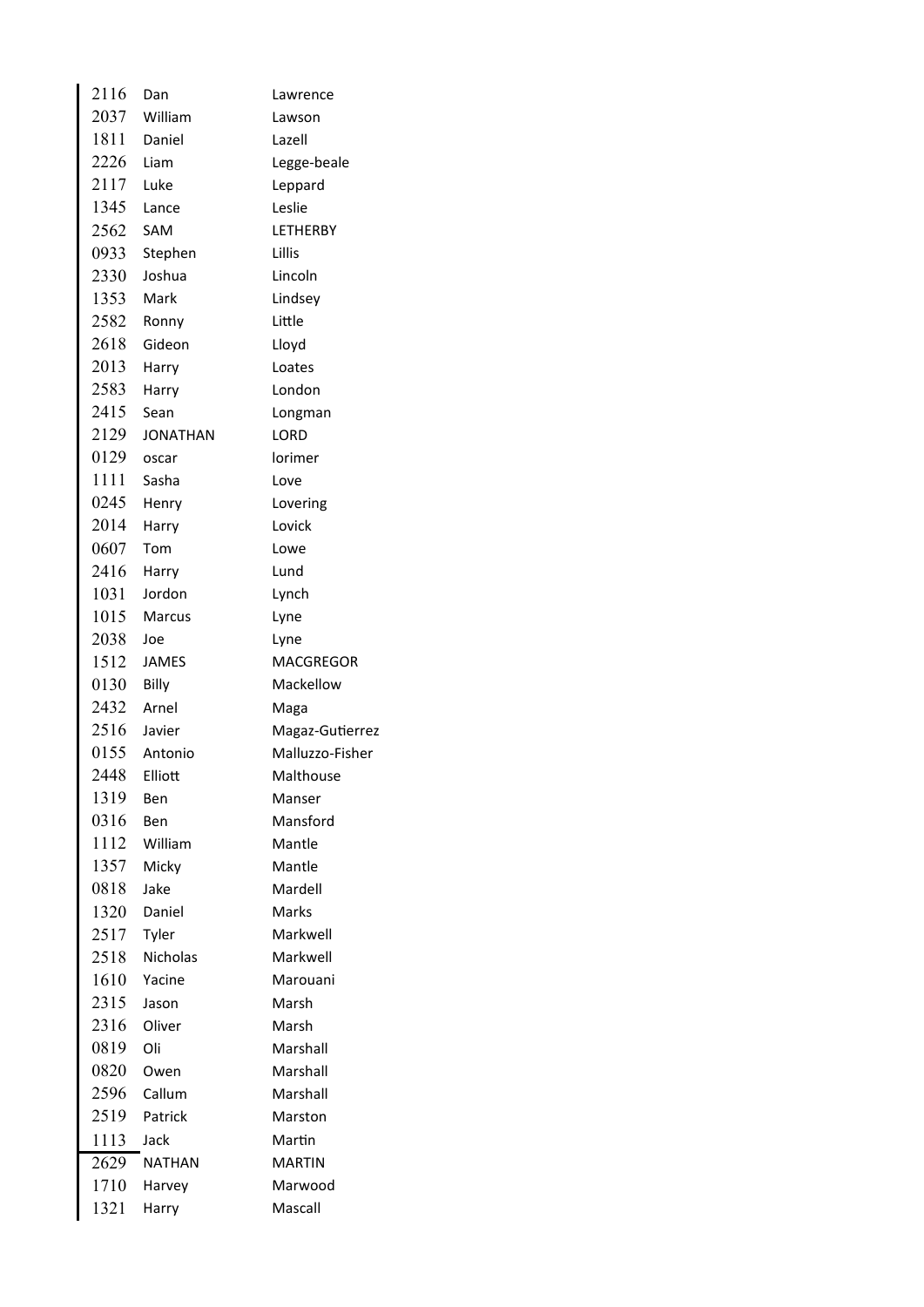| 1824 | Chris          | Masiey              |
|------|----------------|---------------------|
| 2317 | harvey         | maskell             |
| 1351 | Toby           | Maslin              |
| 1417 | Jordan         | Masters             |
| 2456 | Kieron         | Matthew             |
| 1611 | Andrew         | Mayrick             |
| 2228 | Luke           | McCarthy            |
| 1418 | Christoph      | Mccloud             |
| 0937 | Jamie-Rhys     | McCloy              |
| 2029 | Zackary        | McEniry             |
| 1513 | Daniel         | McGuire             |
| 1711 | James          | McLean              |
| 2556 | Billy          | McLeod              |
| 1612 | daniel         | meijles             |
| 2215 | Barney         | <b>Mellors</b>      |
| 2216 | Alex           | Metrebian           |
| 2520 | Mushed         | Miah                |
| 2521 | <b>KHALED</b>  | <b>MIAH</b>         |
| 2548 | Devon          | Mighty              |
| 1129 | <b>Nick</b>    | <b>Miles</b>        |
| 2118 | Brett          | Milham              |
| 0160 | Tyler          | Miller              |
| 2639 | Archie         | Mindham             |
| 1322 | Samuel Joseph  | <b>Minter Frier</b> |
| 1514 | Mark           | Mitchell            |
| 1101 | Luke           | Mitchell            |
| 2535 | Thomas         | Mitcheson           |
| 0526 | Luke           | Molineux            |
| 2584 | <b>TOM</b>     | MONAGHAN            |
| 1515 | Robert         | Montandon           |
| 2119 | Elliot         | Moon                |
| 1613 | Scott          | Moran               |
| 1830 | Ryan           | Moran               |
| 2015 | Michael        | Morgan              |
| 2239 | <b>Stuart</b>  | Morgan              |
| 0527 | Connor         | Morrow              |
| 0546 | Nathan         | Moseley             |
| 0912 | Ollie          | Muggeridge          |
| 0929 | Carl           | Muncey              |
| 0131 | Stewart        | Munnery             |
| 0132 | Sean           | Munro               |
| 1114 | James          | Murphy              |
| 0528 | Lucas          | Murrain             |
| 0631 | James          | Murray              |
| 0529 | Saul           | Musengeyi           |
| 2255 | Jack           | Myerscough          |
| 2016 | Thomas         | Naylor              |
| 0834 | <b>Bradley</b> | Needham             |
| 1516 | Anton          | Neil                |
| 0241 | Keith          | Newbury             |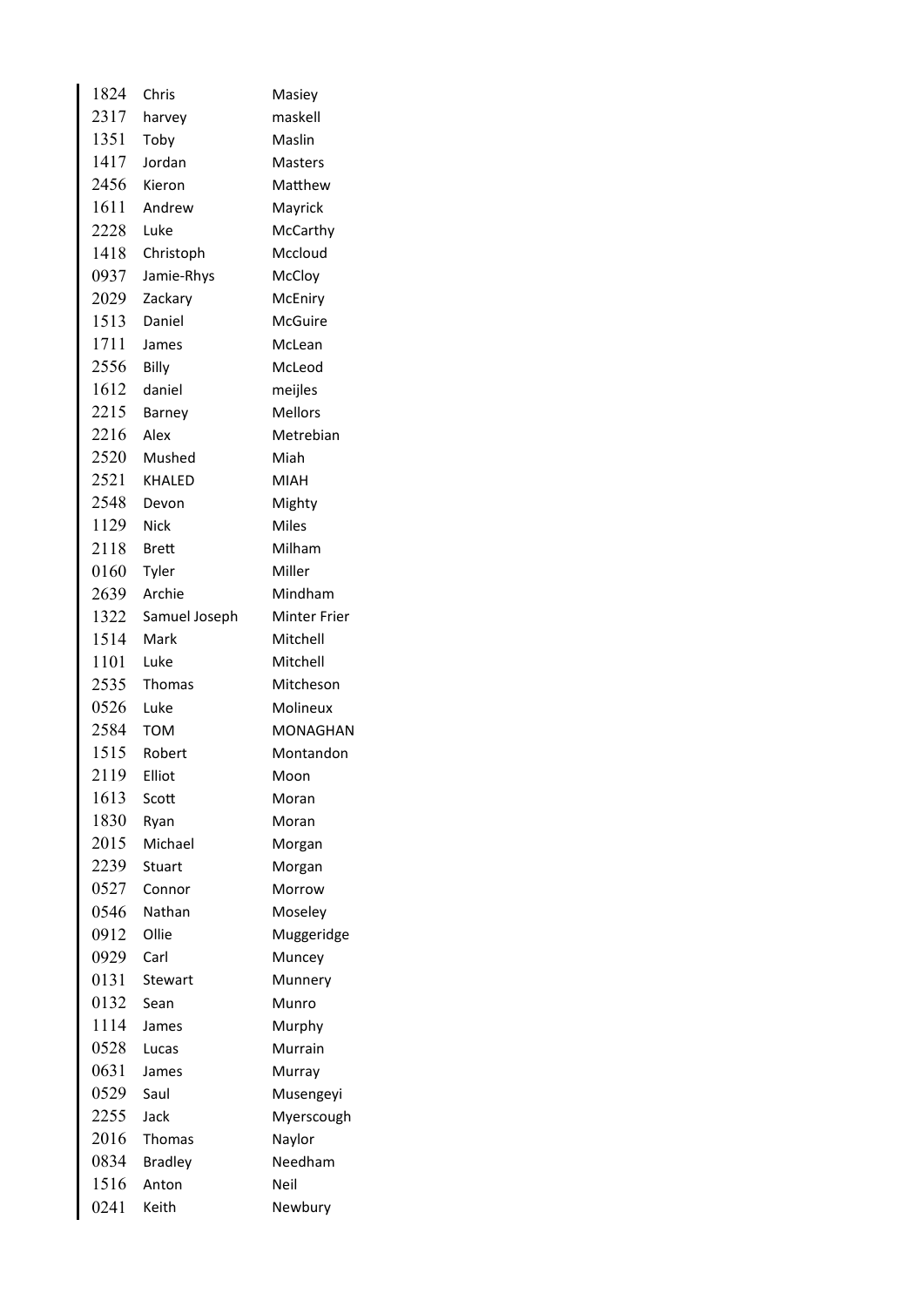| 2120       | Matthew        | Newman          |
|------------|----------------|-----------------|
| 0530       | Rhys           | Newton          |
| 2585       | Mason          | <b>Nicholls</b> |
| 2121       | Greg           | Nicholson       |
| 2318       | Darren         | Nicol           |
| 2522       | Dennis         | Njiiri          |
|            | 0240 Shaun     | Nolan           |
|            | 2017 Matthew   | Noonan          |
| 0133       | Rhys           | <b>Norcross</b> |
| 1323       | Louis          | Noremac         |
| 1115       | ricky          | norman          |
| 0608       | Callum         | <b>Norris</b>   |
| 2546       | Eben           | Northcote       |
| 2454       | David          | Nunn            |
| 2217       | <b>Liam</b>    | O'Connor        |
| 1431 Ellis |                | O'keefe         |
|            | 1812 Matthew   | Ollive          |
| 0609 Mike  |                | ONeill          |
| 1517       | <b>MATTHEW</b> | O'ROURKE        |
| 1614       | Toby           | Osbourn         |
| 1354       | Alex           | Oshea           |
| 1017       | Chris          | O'Shea          |
| 0223       | daniel         | o'sullivan      |
| 1324       | Lewis          | Ott             |
| 0147       | Thomas         | Overton         |
| 0551       | Alfie          | Owen            |
| 1615 Luke  |                | Packman         |
| 2018       | Nathan         | Pagden          |
| 1325       | Martin         | Page-Mitchell   |
| 1813 Nat   |                | Paine           |
| 0531       | Elliott        | Palmer          |
| 0913       | Joe            | Palmer          |
| 2019       | Owen           | Palmer          |
| 1722       | Eden           | Palmer-Sterling |
| 0134       | Todd           | Pannell         |
| 1027       | <b>Thomas</b>  | Parker          |
| 0238       | Jordan         | Parker          |
| 1035       | stephen        | parkhouse       |
| 1127       | Harvey         | Parks           |
| 2122       | lan            | Parsons         |
| 1238       | Dwayne         | Patrice         |
| 1018       | Joe            | Pattenden       |
| 1326       | Kieron         | Pattenden       |
| 2541       | Daniel         | Paun            |
| 2218       | SAM            | <b>PAYNE</b>    |
| 1116       | Stephen        | Peach           |
| 1117       | Michael        | Peevor          |
| 0135       | tom            | pelling         |
| 1043       | Loic           | Perhirin        |
| 0932       | Ben            | Perry           |
|            |                |                 |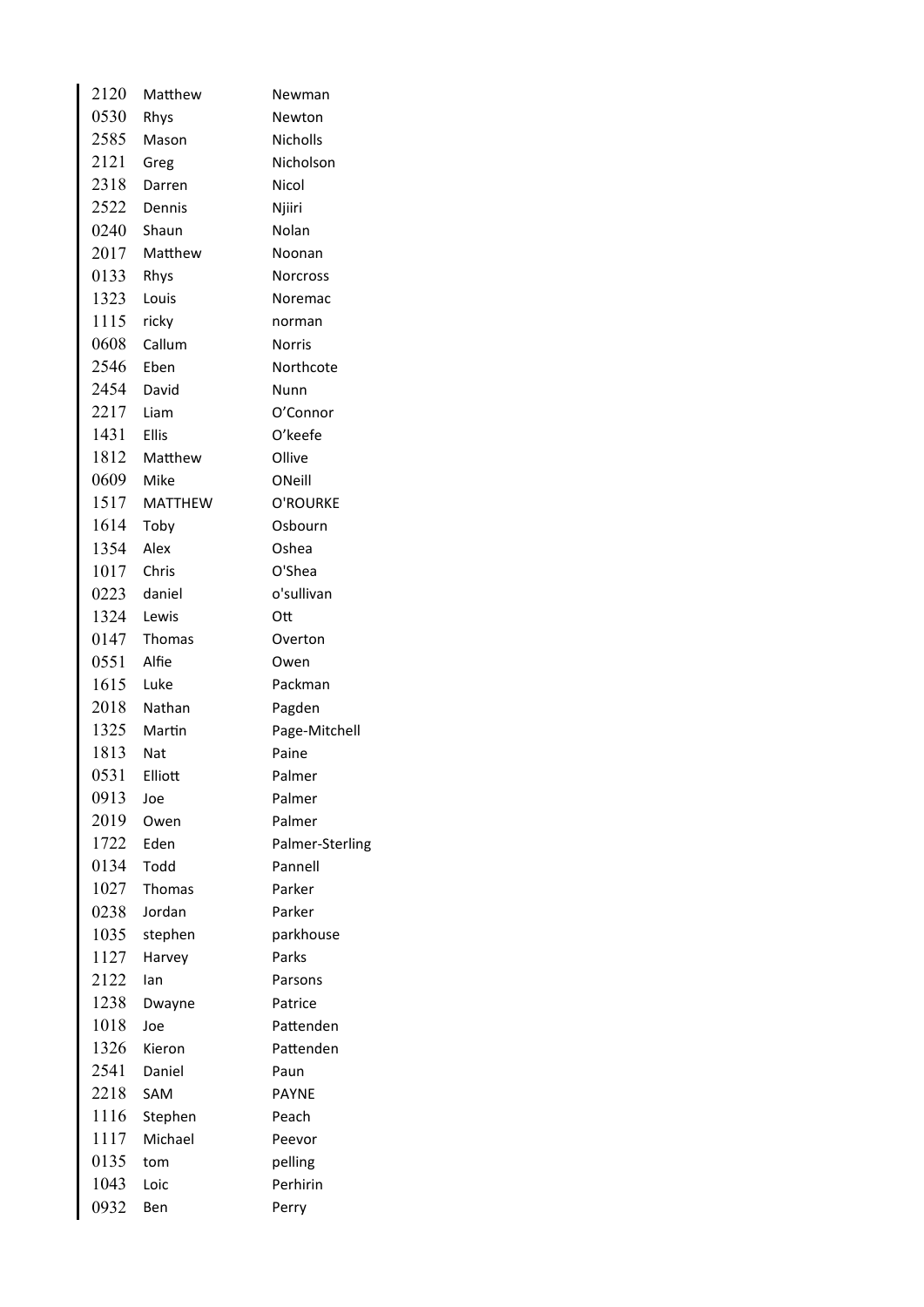| 2536 | <b>Nick</b>    | Peters      |
|------|----------------|-------------|
| 0610 | Jordan         | Pettman     |
| 1518 | Lee            | Phillips    |
| 2123 | John           | Phillips    |
| 0563 | John           | Phillips    |
| 1327 | James          | Philpott    |
| 1823 | Harry          | Phipps      |
| 0150 | Matthew        | Pickett     |
| 0334 | Daniel         | Pierson     |
| 0136 | Ollie          | Pilbeam     |
| 1328 | Jacob          | Pingault    |
| 1719 | Mark           | Pizzey      |
| 0611 | Oliver         | Platt       |
| 2230 | Perry          | Pointing    |
| 1534 | Aleksi         | Poncev      |
| 2020 | Josh           | Pool        |
| 1833 | Lee            | Porritt     |
| 0213 | Reece          | Porter      |
| 0914 | Tom            | Poulter     |
| 0612 | Rhys           | Powell      |
| 2133 | Marc           | Powell      |
| 2642 | Harry          | Pratt       |
| 1826 | James          | Prentis     |
| 1426 | Pip            | Preston     |
| 1616 | <b>Thomas</b>  | Price       |
| 0826 | Jay            | Pring       |
| 2021 | <b>Bradley</b> | Pritchard   |
| 1042 | George         | Pritchard   |
| 2418 | Grant          | Pullen      |
| 2586 | Dexter         | Punyer      |
| 2234 | Joe            | Pursell     |
| 1617 | Lewis          | Puxty       |
| 2419 | Louis          | Quinton     |
| 1832 | Tom            | Radford     |
| 1347 | Kane           | Ramsell     |
| 1025 | Matthew        | Randle      |
| 1814 | Max            | Ravenscroft |
| 2452 | Richard        | Ray         |
| 0940 | Dave           | Read        |
| 0317 | Adam           | Reavely     |
| 0318 | Paul           | Redfern     |
| 1519 | Matthew        | Reed        |
| 2619 | Alfie          | <b>REED</b> |
| 1520 | Sam            | Reeve       |
| 1019 | Joe            | Regan       |
| 1713 | Harvey         | Reid        |
| 2568 | Adam           | Reid        |
| 0319 | Tony           | Revell      |
| 1827 | Neil           | Reynolds    |
| 1618 | Matt           | Rice-Tucker |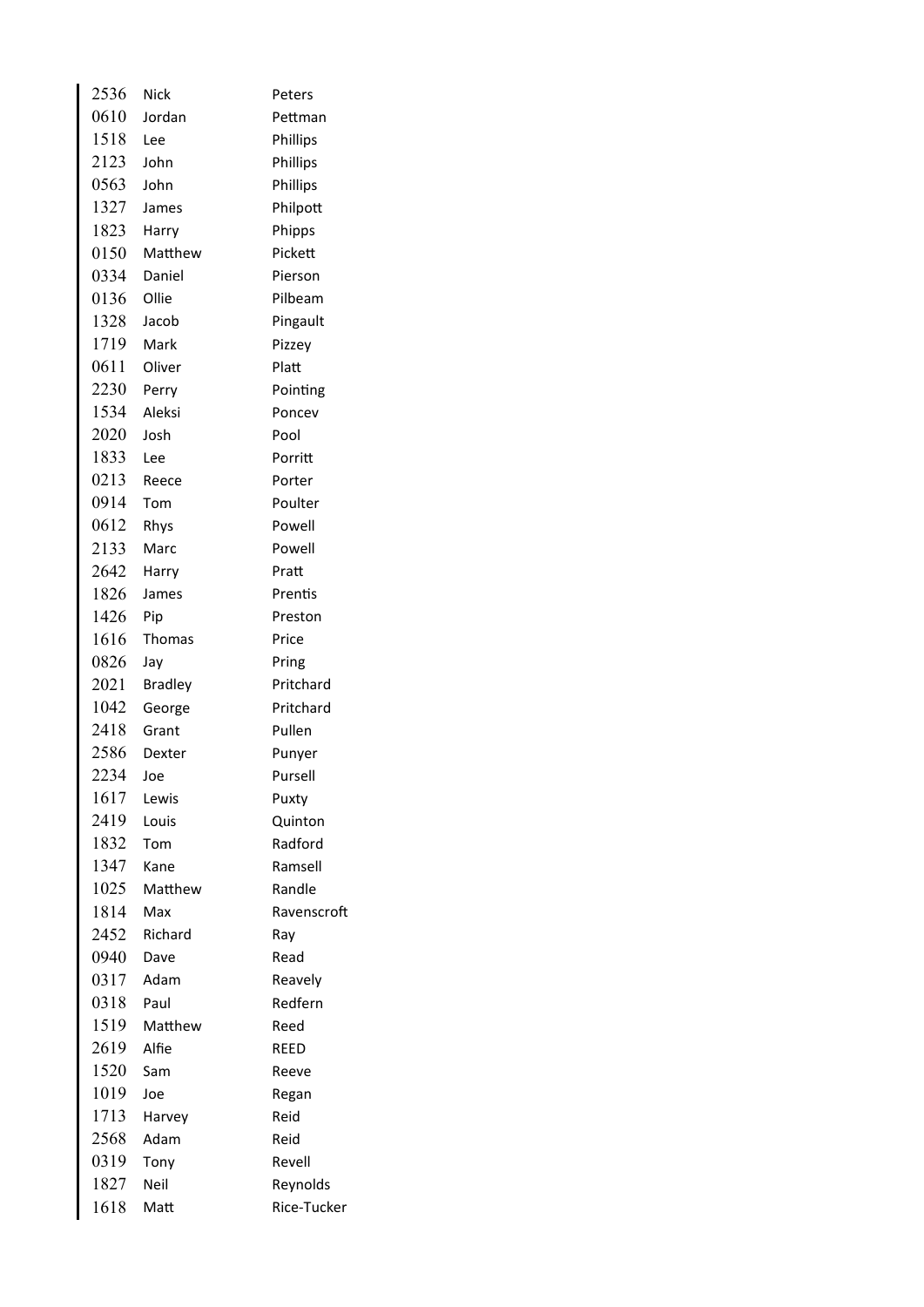| 0821 | Sam          | Richardson    |
|------|--------------|---------------|
| 1815 | Adam         | Rimmer        |
| 1118 | jonny        | riordan       |
| 0320 | Connor       | Robbins       |
| 1329 | Thomas       | Roberts       |
| 1419 | Joe          | Roberts       |
| 1545 | Joe          | Roberts       |
| 2033 | <b>Terry</b> | Robinson      |
| 0231 | <b>Brad</b>  | Robinson      |
| 0233 | Zac          | Robinson      |
| 2336 | Harry        | Robinson      |
| 2544 | Harrison     | Rockell       |
| 0137 | Ben          | Roe           |
| 0533 | George       | Rogers        |
| 0321 | Jean Luc     | Rougier       |
| 1619 | Sean         | Rozen         |
| 0322 | Chris        | Russell       |
| 1714 | sean         | Rust          |
| 1816 | Joe          | Rutland       |
| 1817 | Daniel       | Ryan          |
| 2594 | Michael      | Ryan          |
| 0943 | Barry        | Ryan          |
| 0534 | David        | Ryder         |
| 0938 | Aaron        | Ryder         |
| 2232 | Daniel       | Sabin         |
| 0154 | Samuel       | Sales         |
| 1026 | Jonny        | Salt          |
| 1620 | Lewis        | Salter        |
| 2420 | Adam         | Salvidge      |
| 2421 | Joshua       | Salvidge      |
| 0547 | James        | savage        |
| 1541 | Harry        | Savva         |
| 0934 | Toby         | Sawyer        |
| 1330 | Tommy        | Sceal         |
| 0138 | Max          | Scott         |
| 1339 | Marc         | Scott         |
| 2022 | alvin        | scott         |
| 1041 | Dominic      | Scott         |
| 2034 | Corey        | Scott         |
| 2023 | Ben          | Seal          |
| 2523 | Callum       | Seal          |
| 2024 | Alfie        | Shand         |
| 0915 | Eddie        | Sharman       |
| 1039 | Lewis        | Sharp         |
| 0535 | <b>PETER</b> | <b>SHAW</b>   |
| 2219 | Luke         | Shaw          |
| 2524 | Chris        | Shea          |
| 1020 | Josh         | <b>Shears</b> |
| 1331 | Ryan         | Shephard      |
| 0832 | David        | Shepherd      |
|      |              |               |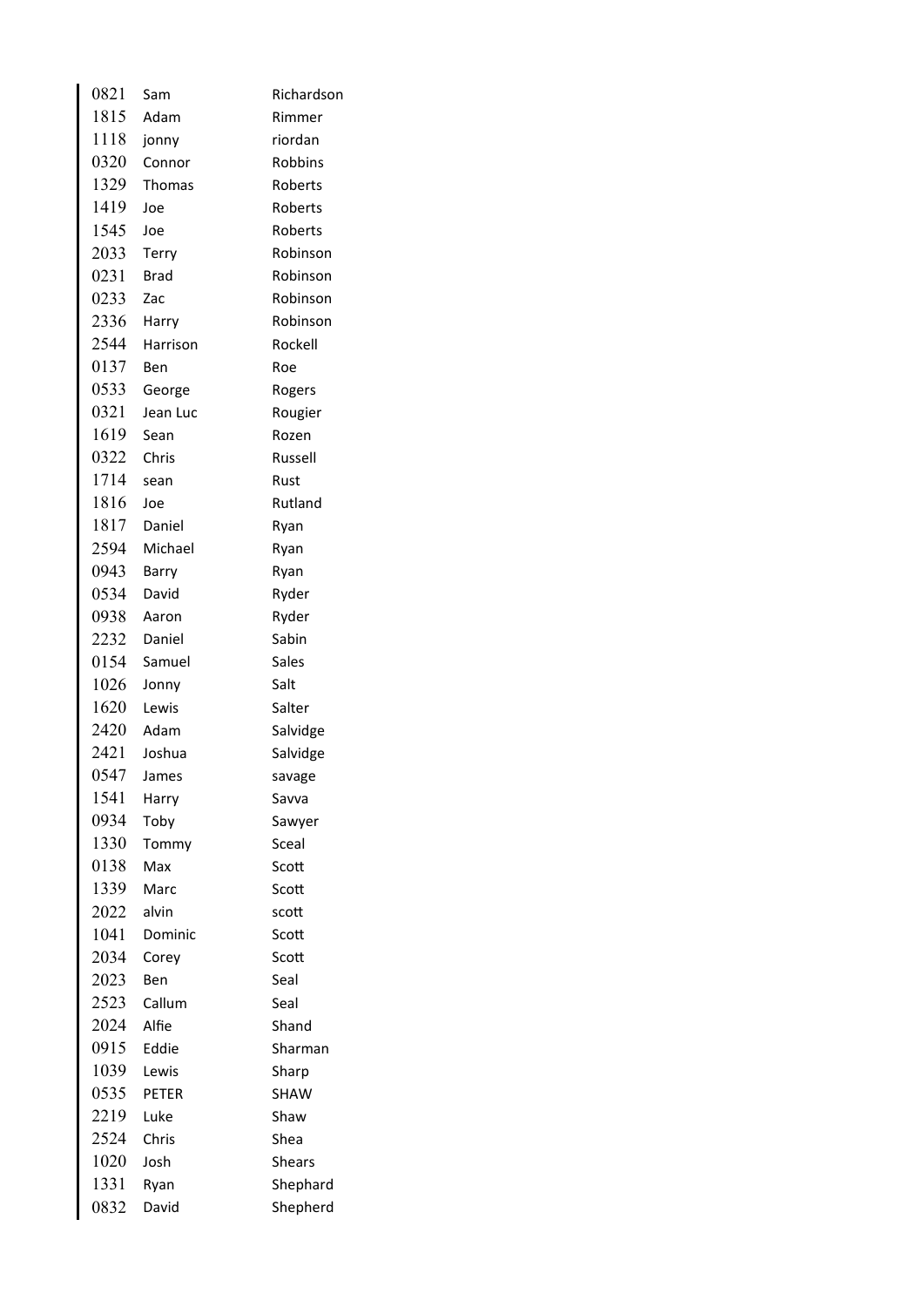| 0335       | Paul                   | Shufflebotham  |
|------------|------------------------|----------------|
| 0822       | Ryan                   | Silvester      |
| 0139       | <b>Ben</b>             | Simmonds       |
| 0916       | Harrison               | Simmonds       |
| 0140       | Freddie                | Simmons        |
| 0536       | Louis                  | Simmons        |
| 2237 Alfie |                        | Simmons        |
|            | 2455 Thomas            | <b>Sivers</b>  |
| 0232 Alex  |                        | Skillett       |
| 2550       | Jay                    | Skilton        |
|            | 0537 RUSSELL           | <b>SKINNER</b> |
| 2538       | Shane                  | Skinner        |
| 1021       | Henry                  | Smart          |
| 0156       | Calum                  | Smethurst      |
| 0613       | Paul                   | Smith          |
| 1120       | Stephen                | Smith          |
| 1340       | Craig                  | Smith          |
| 1420       | James                  | Smith          |
| 2124       | Stephen                | Smith          |
| 2422       | Matt                   | Smith          |
| 2620       | Jed                    | Smith          |
| 2621       | Luke                   | Smith          |
| 1430       | Jamie                  | Smith          |
| 1721       | Dan                    | Smith          |
|            | 1033 Patrick           | Smith          |
| 2622       | Sidney                 | Sollis         |
|            | 2623 Frederick         | Sollis         |
| 0942       | Jack                   | Songhurst      |
| 1728       | Steven                 | Southern       |
| 0936       | Andy                   | Spencer        |
| 0614       | Mark                   | Springate      |
| 1732       | Robert                 | Standen        |
| 2025       | Ben                    | Steadman       |
| 2429       | Oliver                 | Stell          |
| 0323       | Chris                  | Stern          |
| 0324       | bradley                | stern          |
| 1532       | David                  | <b>Stevens</b> |
| 0558       | Dave                   | Stevens        |
| 2125       | Chris                  | Stoate         |
| 0917       | Louis                  | Stone          |
| 2235       | Alistair               | Stoner         |
| 1332       | Steven                 | Stopps         |
| 2624       | <b>Taylor Harrison</b> | Strange        |
| 2039       | Mark                   | Strasshine     |
| 2126       | Luke                   | Stratford      |
| 0331       | Carlos                 | Suanzes        |
| 0538       | Ollie                  | Sugden         |
| 1818       | $C-J$                  | <b>Summers</b> |
| 0615       | Richard                | Sutton         |
| 0236       | Shane                  | Sutton         |
|            |                        |                |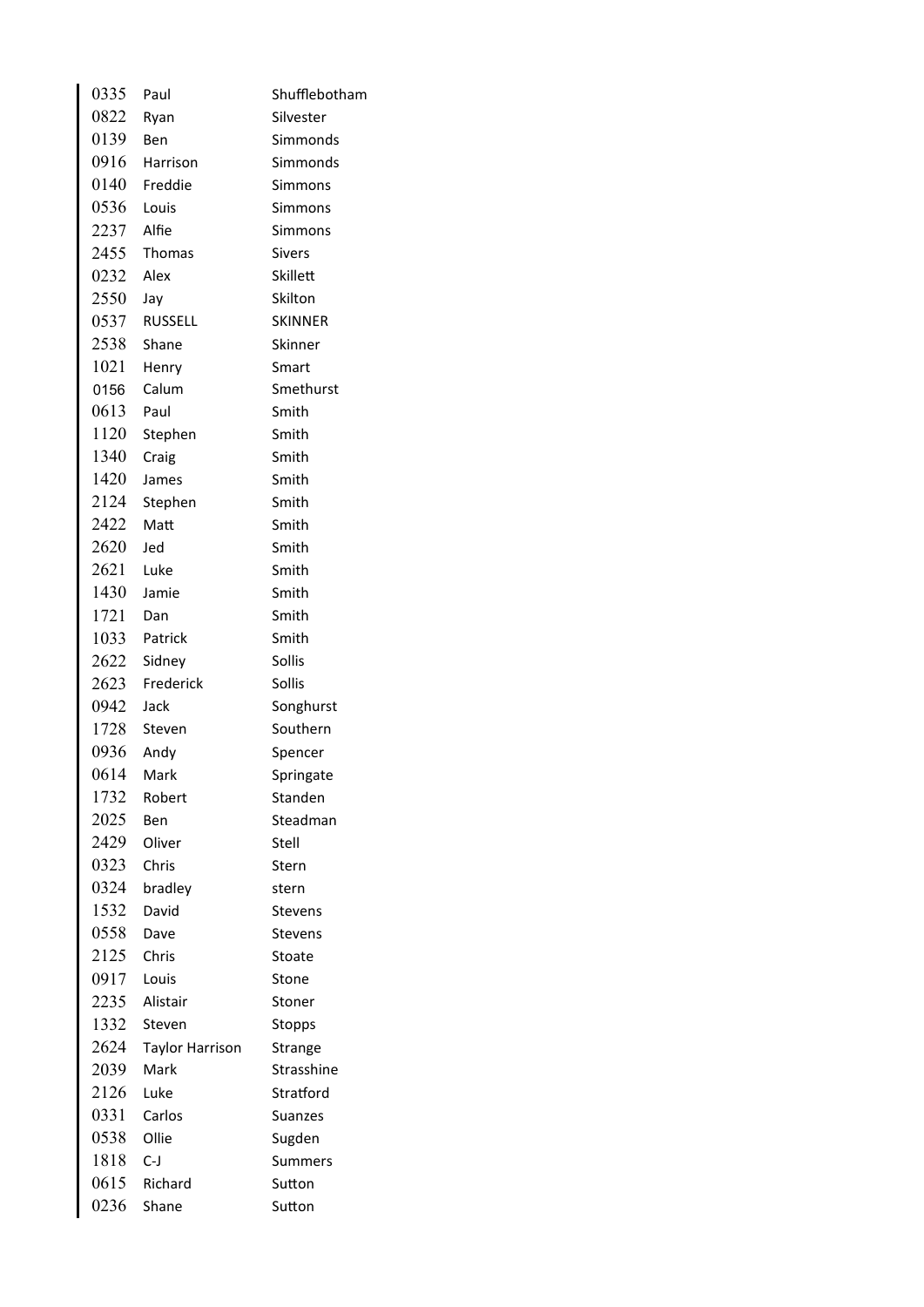| 1434 | Lewis       | Swaby           |
|------|-------------|-----------------|
| 0548 | Stefan      | swift           |
| 1621 | Luke        | <b>Tappy</b>    |
| 0141 | Matthew     | Taylor          |
| 0216 | Ben         | Taylor          |
| 0325 | MARK        | <b>TAYLOR</b>   |
| 1533 | Franklyn    | Taylor          |
| 1726 | Will        | Taylor          |
| 2565 | Nathan      | Taylor          |
| 0918 | Ben         | <b>Terry</b>    |
| 2220 | Andreas     | Theodorou       |
| 0539 | tim         | thirlaway       |
| 2026 | Jake        | Thomas          |
| 2221 | Kieran      | Thomas          |
| 2525 | Edward      | Thomas          |
| 2526 | Daniel      | Thomas          |
| 2625 | Dean        | Thomas          |
| 1121 | Mason       | Thompson        |
| 1427 | Mitchell    | Thompson        |
| 2564 | Jack        | Thompson        |
| 2527 | Johnny      | Thomson         |
| 2571 | Ted         | Thomson         |
| 0828 | Conor       | Thornley-Gibson |
| 0244 | Matthew     | Thorpe          |
| 1333 | James       | Tierney         |
| 2637 | Jamie       | Tindall         |
| 2549 | Andy        | Todd            |
| 0217 | Matthew     | Tomlin          |
| 0540 | Ian         | Trim            |
| 2423 | Ho Lun      | <b>Tsang</b>    |
| 1720 | Wing        | <b>Tse</b>      |
| 0823 | Pete        | Tubb            |
| 0620 | Ross        | Tuhill          |
| 0142 | Ali         | Tulu            |
| 0326 | Craig       | Turnbull        |
| 0327 | Harry       | Turner          |
| 0328 | Jake        | Turner          |
| 0829 | Scott       | Turner          |
| 2537 | <b>Nick</b> | Turrell         |
| 0624 | John        | Twiggs          |
| 0329 | Jacob       | Tyson           |
| 2424 | Alex        | Underdown       |
| 2425 | Jake        | Usherwood       |
| 2528 | Jake        | Valli           |
| 0616 | Michel      |                 |
|      |             | van Oorschot    |
| 1527 | Dobrin      | Vasilev         |
| 2551 | Paul        | Vaughan         |
| 1022 | Jamie       | Vernem          |
| 1030 | James       | Vigis           |
| 0143 | Jordan      | Vinall          |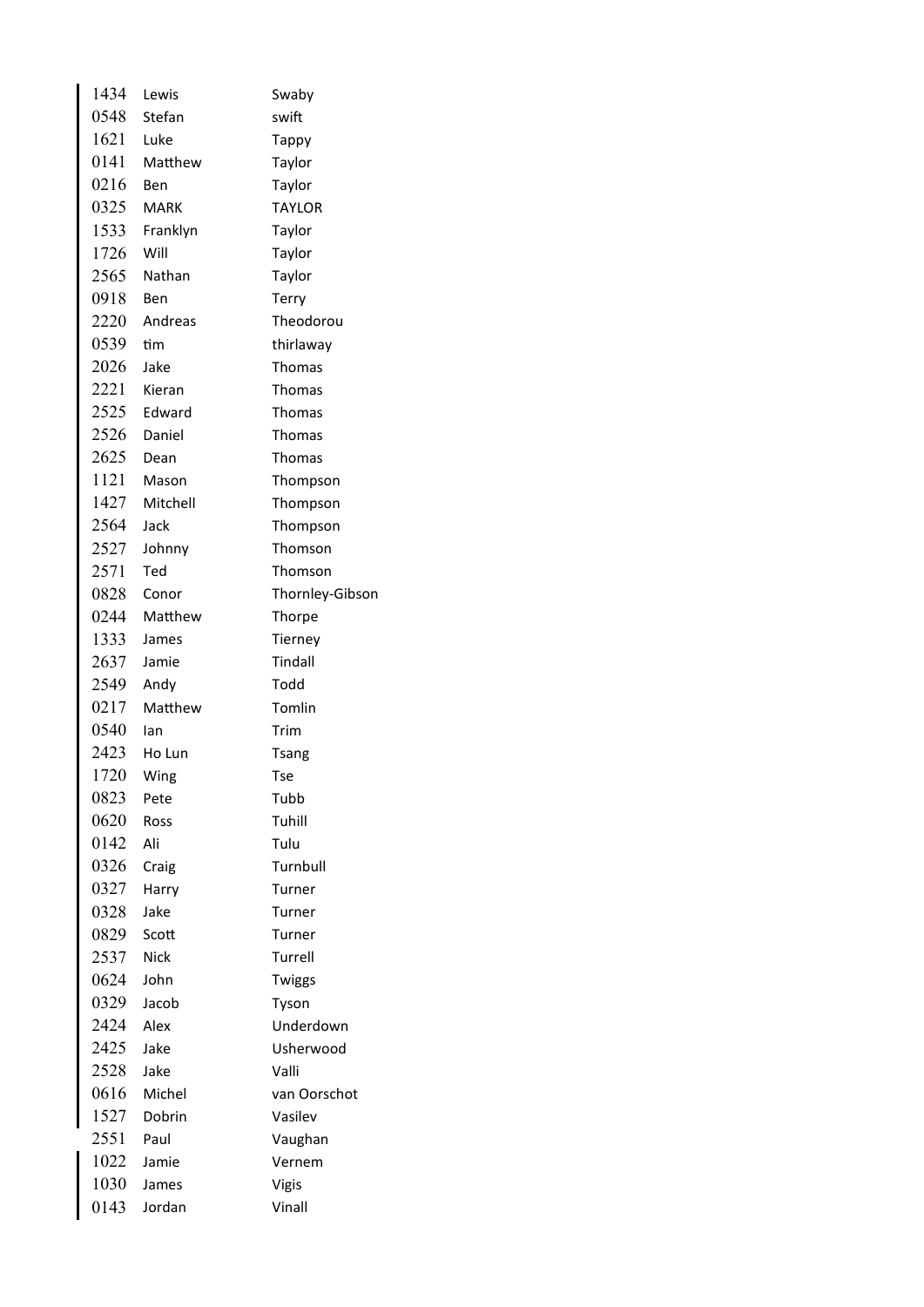| 2233 | Cosmin   | Vlad          |
|------|----------|---------------|
| 0161 | Noah     | Volavka       |
| 1122 | Daniel   | Vousden       |
| 0210 | Calum    | Wadge         |
| 0919 | Ross     | Waghorn       |
| 0824 | Kyle     | Walker        |
| 1819 | Mr N.    | Walker        |
| 0827 | Kane     | Walker        |
| 0830 | Julius   | Walker        |
| 1715 | Toby     | Walklings     |
| 2587 | JOE      | <b>WALLIS</b> |
| 1334 | Cole     | Walsh         |
| 0211 | Joshua   | Wapshott      |
| 0925 | Lewis    | Warburton     |
| 0218 | Ryan     | Ward          |
| 1032 | Rory     | Ward          |
| 0227 | Benjamin | Ward          |
| 2646 | Jamie    | Ward          |
| 1716 | Sam      | Wardroper     |
| 0625 | Stefan   | Warner        |
| 1622 | Ryan     | Waterman      |
| 0549 | Andy     | Waterman      |
| 1123 | Joe      | Waters        |
| 2027 | charlie  | watkins       |
| 0825 | Adam     | Watson        |
| 2222 | Andrew   | Watts         |
| 2223 | Ben      | Watts         |
| 2028 | charlie  | webbe         |
| 1820 | Ben      | Webber        |
| 2633 | Freddie  | Webber        |
| 0562 | Alex     | Webster       |
| 1335 | Nick     | Weedon        |
| 1336 | Khris    | Weedon        |
| 2231 | Thomas   | Welham        |
| 1717 | Charlie  | Wellard       |
| 1718 | Steven   | Wellard       |
| 0330 | Ashley   | Wells         |
| 1421 | Finn     | Wells         |
| 2132 | Dominic  | Welsh         |
| 1422 | Cameron  | Wenham        |
| 1023 | Tom      | Weston        |
| 0920 | Richard  | Wetton        |
| 0237 | Daniel   | Wheatley      |
| 0243 | Richard  | Wheatley      |
| 1521 | Harry    | Wheeler       |
| 0560 | Samuel   | Wheeler       |
| 0623 | Sean     | Whelan        |
| 2224 | Jolyon   | Wheller       |
| 1531 | Scott    | Whibley       |
| 2127 | Ben      | White         |
|      |          |               |